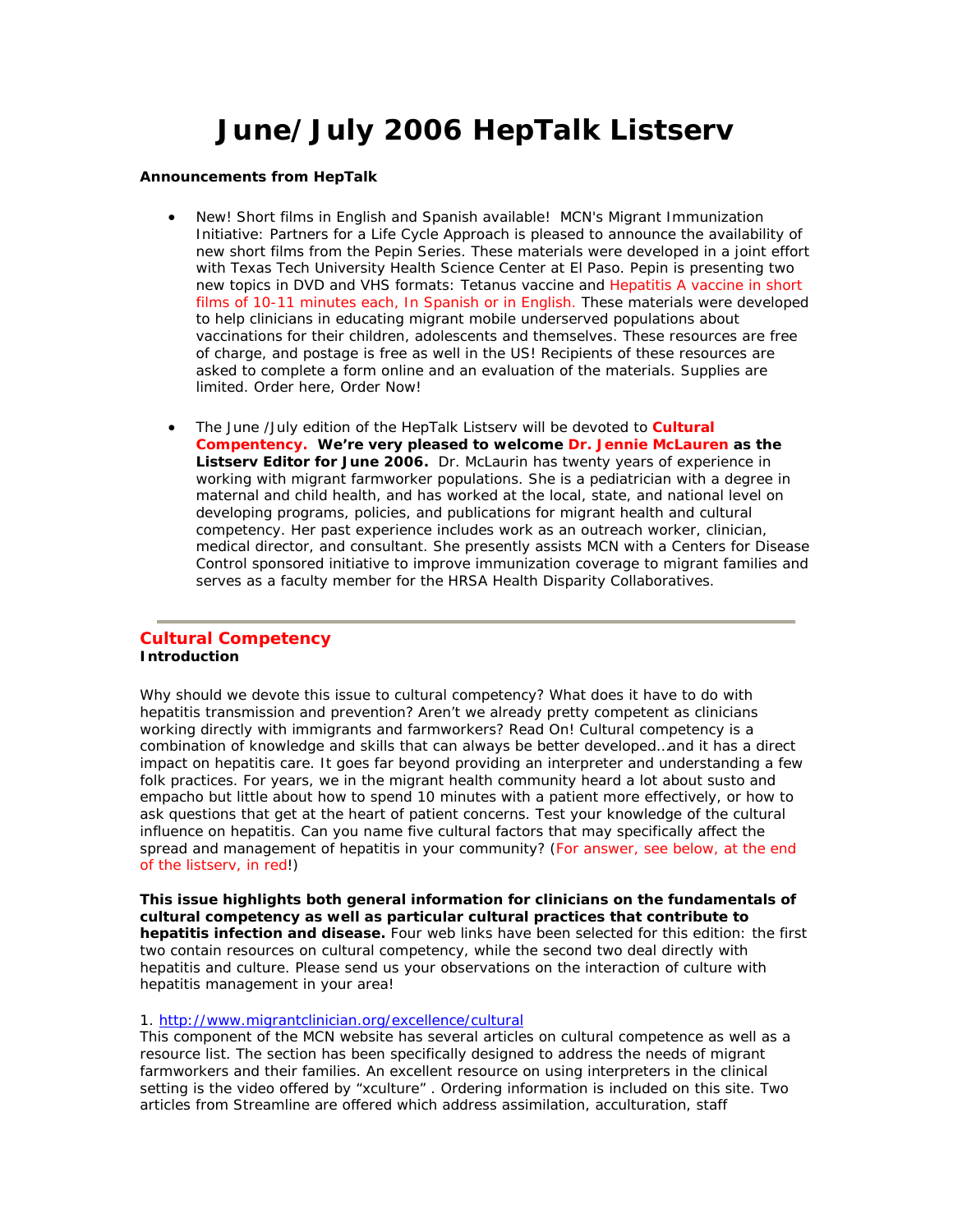involvement, and complementary and alternative medicine use.

## 2. http://www.hrsa.gov/culturalcompetence/

This is the HRSA website on cultural competence. It is filled with resources and links. Be careful not to stereotype if using material dedicated to understanding the specifics of any given culture. We are all a mix of lots of cultural influences—education, profession, and social standing can have a bigger influence than race or ethnicity. There are no cookie-cutter prototypes of people. Religion, experience, family systems, and even rural-city distinctions can play a large role in influencing behavior.

## 3. http://hepnet.com/hepc/news031600.html

This site points out that Americans born in SE Asia are at higher risk of hepatitis infection than other Americans due to several cultural practices. These include infection control in health care settings in SE Asia and practices such as body piercings and tattoos. The latter practices must be addressed within the US setting as well.

## 4. www.hcvadvocate.org/hepatitis/factsheets\_pdf/CAM\_herbchoices.pdf

The following is an abstract from the beginning of tHR article,*HCV & CAM: Herbs and Dietary Supplements: Making Safer and Wiser Choices.*

*In May 2004, the National Institutes of Health National Center for Complementary and Alternative Medicine (NCCAM) conducted a large survey about the use of complementary and alternative medicine (CAM) in the U.S. The results revealed that 62% of adults in this country use CAM. Prayer and "natural products" were the most frequently reported practices. When prayer and natural products were removed from the survey, that number dropped to 36%.*

Many natural products are also used by migrant populations, as well as medicines imported from Mexico. Herbs are often not viewed as "medicine" by people, but they do have pharmacological effects and can either be helpful of harmful. No herbs have been found to specifically treat hepatitis, and some can cause drug interactions that are unsafe. This article helps to communicate with patients on how to approach the use of herbs and supplements. It may also help providers understand how to discuss the subject.

## **Summary**

Cultural influences and practices must be recognized as we attempt to prevent and treat hepatitis. Several common issues include:

• Literacy level is typically at a primary school level. Many patients are functionally illiterate, even in their native language. Communication may be most effective if done in group settings, in a verbal/oral format. Interactive dramas, fotonovellas, comics, and videos have also been shown to be effective health education tools.

• Interpreters must be trained. A good interpreter knows more than the language—she also knows the customs and the social nuances of language. All providers can learn the basics in communicating with cultural respect—most of this entails nonverbal communication, such as eye contact, gestures, greetings, and physical placement.

• Injections may be preferred over oral medications. Injections may be available from "lay injectors" in the immigrant community. These healers and practitioners may be sought out by your patients because of cultural traditions or because of cost. Trust is essential. In ascertaining if lay injection is used by your patients, know that you must have the confidence of your community before you will understand such health care practices. If lay injectors are used, sterile needle education must be delivered to both injector and patient. Injections received outside the US may be contributing to the spread of hepatitis in your community.

• Body piercings and tattoos are associated with an increased risk in hepatitis. Find out about these practices in your community, even if they are indirect. Such practices performed on children can lead to the next generation of hepatitis disease. Many areas have trained traditional tattoo artists and traditional piercers in safe hygiene.